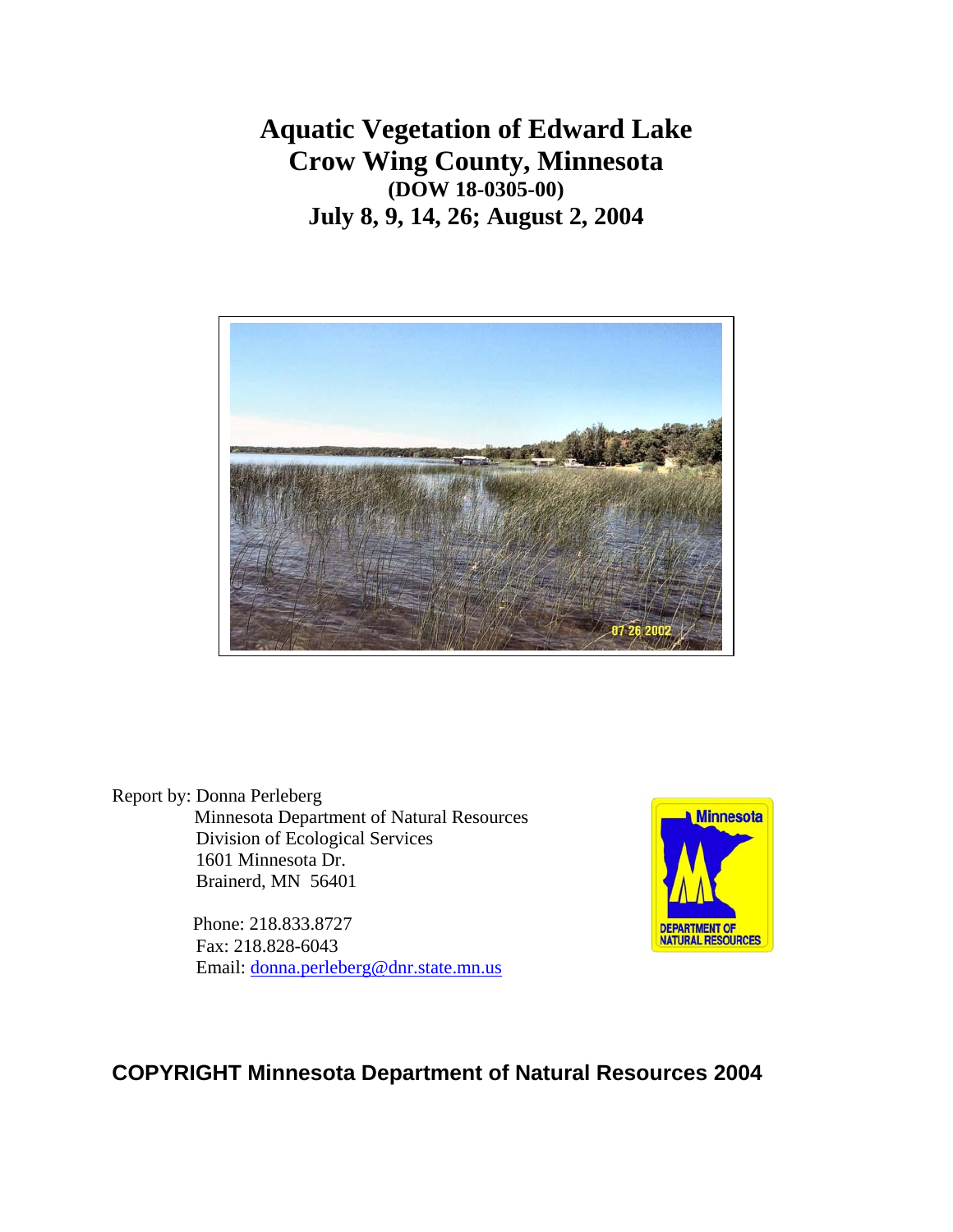# **Acknowledgments**

- **Lake sampling**: Donna Perleberg, Nicole Brown, Josh Knopik, Joe Backowski, MnDNR Division of Ecological Services
- Data Entry/ Analysis / Maps: Donna Perleberg, Nicole Brown, Patrick McGowan, MnDNR Division of Ecological Services
- **Report contributors**: Maps of emergent vegetation and cover photo were provided by MnDNR Brainerd Area Fisheries staff.
- **Funding:** Collection of these data was made possible by support from the Heritage Enhancement Fund.

### **This report should be cited as:**

 D. Perleberg. 2005. Aquatic Vegetation of Edward Lake, Crow Wing County, Minnesota (DOW 18-0305-00), July 8,9, 14, 26, and August 2, 2004. Minnesota Dept. of Natural Resources, Ecological Services Division, 1601 Minnesota Drive, Brainerd, MN 56401.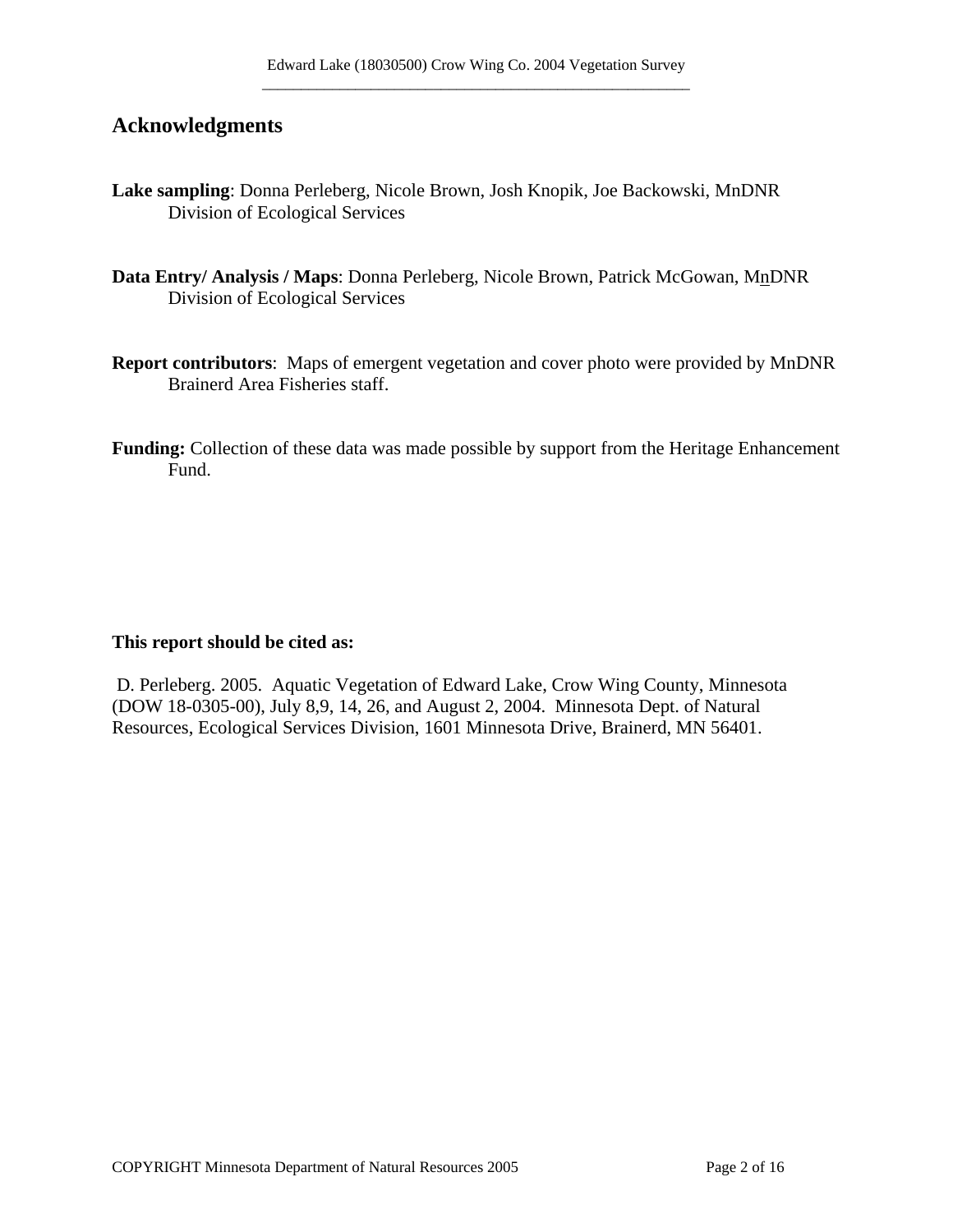# **Summary**

An aquatic vegetation survey of Lake Edward (18-0305-00), Crow Wing County, Minnesota, was conducted on July 8, 9, 14, 26 and August 2, 2004. Thirty-two native aquatic plant species were identified, making Lake Edward among the richest lake plant communities in the state. Plants were found distributed throughout the lake basin to a maximum depth of twenty-three feet, although most vegetation occurred in depths less than 16 feet. Most plant species were restricted to water depths from shore to ten feet deep and the shore to five feet depth zone contained the highest number of species. Extensive beds of emergents occurred around the lake to a depth of about five feet. Hardstem bulrush (*Scirpus acutus*) was found in 51 percent of the sites within that shallow zone. Common submerged plants included two large algae plants: muskgrass (*Chara* sp.), occurred mostly in shallow water and was found in 33 percent of the sites, and stonewort (*Nitella* sp.) which was found in 16 percent of the sites and was more common in deep water. Other common submerged species were bushy pondweed (*Najas flexilis*), found in 26 percent of the sites; coontail (*Ceratophyllum demersum* (16 percent), flatstem pondweed (*Potamogeton zosteriformis*) (11 percent), and clasping-leaf pondweed (*Potamogeton richardsonii*) (10 percent). A non-native submerged species, curly-leaf pondweed *(Potamogeton crispus)* was present in the lake but occurred in only two percent of the sites.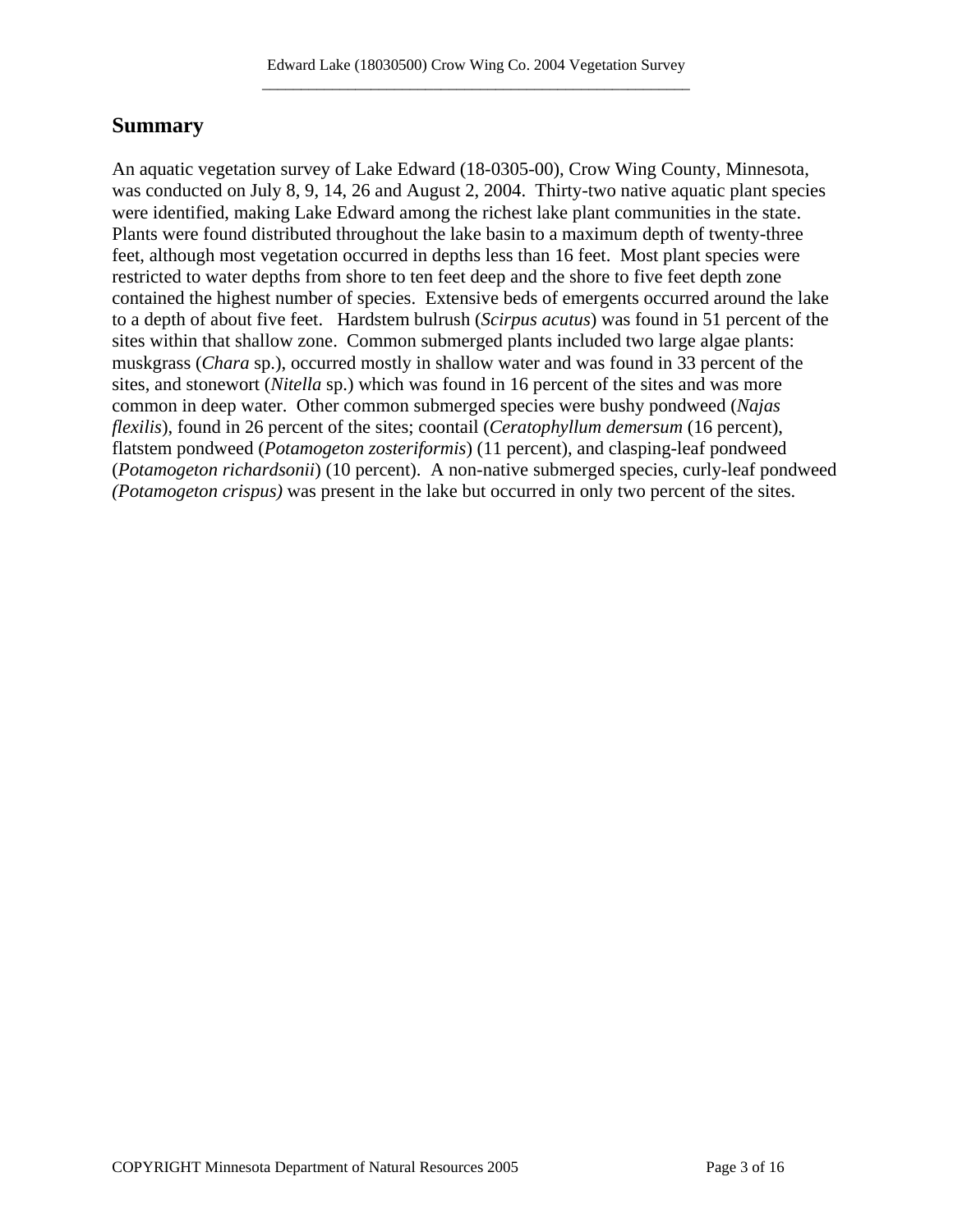Edward Lake (DOW 18-0305-00) is located north of the city of Brainerd in Crow Wing County, Minnesota, within the ecological region known as the Laurentian [Mixed Forest Province](http://www.dnr.state.mn.us/ecs/laurentian/index.html) (Fig. 1).

The lake lies at the southeastern edge of the Crow Wing River Watershed (Fig. 2). Edward Lake is relatively large with a surface area of about 2,032 acres. A channel on the south end of the lake drains to a wetland. Water flow continues south and west through a ditch and a series of lakes to the Gull River and then to the Crow Wing River. Within the minor watershed that includes Edward Lake, the majority of the upland is forested but also includes agricultural land and shrublands (Fig. 3).





Edward Lake is heavily developed with residential homes around most of the shoreland. A public access is located on the west shore.

Edward Lake has a maximum depth of 75 feet but most of the lake is shallow, with nearly 60 percent less than 15 feet deep (Fig. 3). Lake bottom type in shallow water is predominantly sand.

The lake is described as oligotrophic (few nutrients) with high water clarity as indicated by the 2004 mean summer secchi depth of 14.7 feet (MPCA 2004).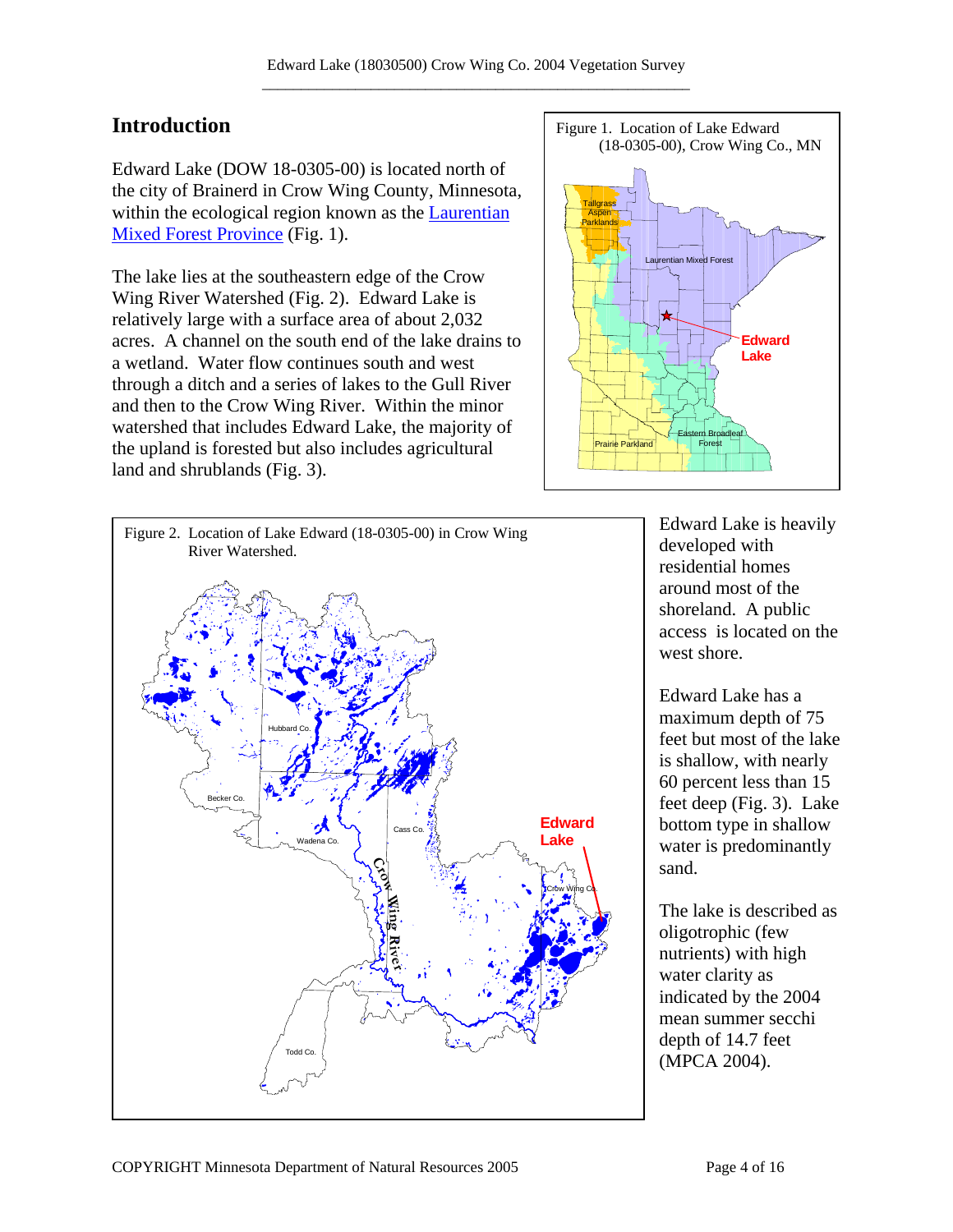

# **Aquatic Vegetation Survey Objectives**

The purpose of the 2004 survey of Edward Lake is to describe the current aquatic plant community including:

- 1) Estimate the maximum depth of rooted vegetation
- 2) Estimate the percent of the lake occupied by rooted vegetation
- 3) Record the aquatic plant species that occur in the lake
- 4) Estimate frequencies of occurrence of individual species
- 5) Develop maps of the distribution of the common species

# **Aquatic Vegetation Survey Methods**

### Point Intercept Survey

A Point-Intercept vegetation survey of Edward Lake was conducted on July 8, 9, 14, 26 and August 2, 2004 following the methodology described by Madsen (1999). Sample points were established in using ArcView GIS program using a 100 meter by 100 meter grid across the lake surface (Fig. 5). This resulted in a total of 917 potential samples site. Once the survey began, surveyors decided not to sample in depths greater than 25 feet because they consistently were not finding vegetation beyond the 25 feet depth. Also, about 30 potential sites were inadvertently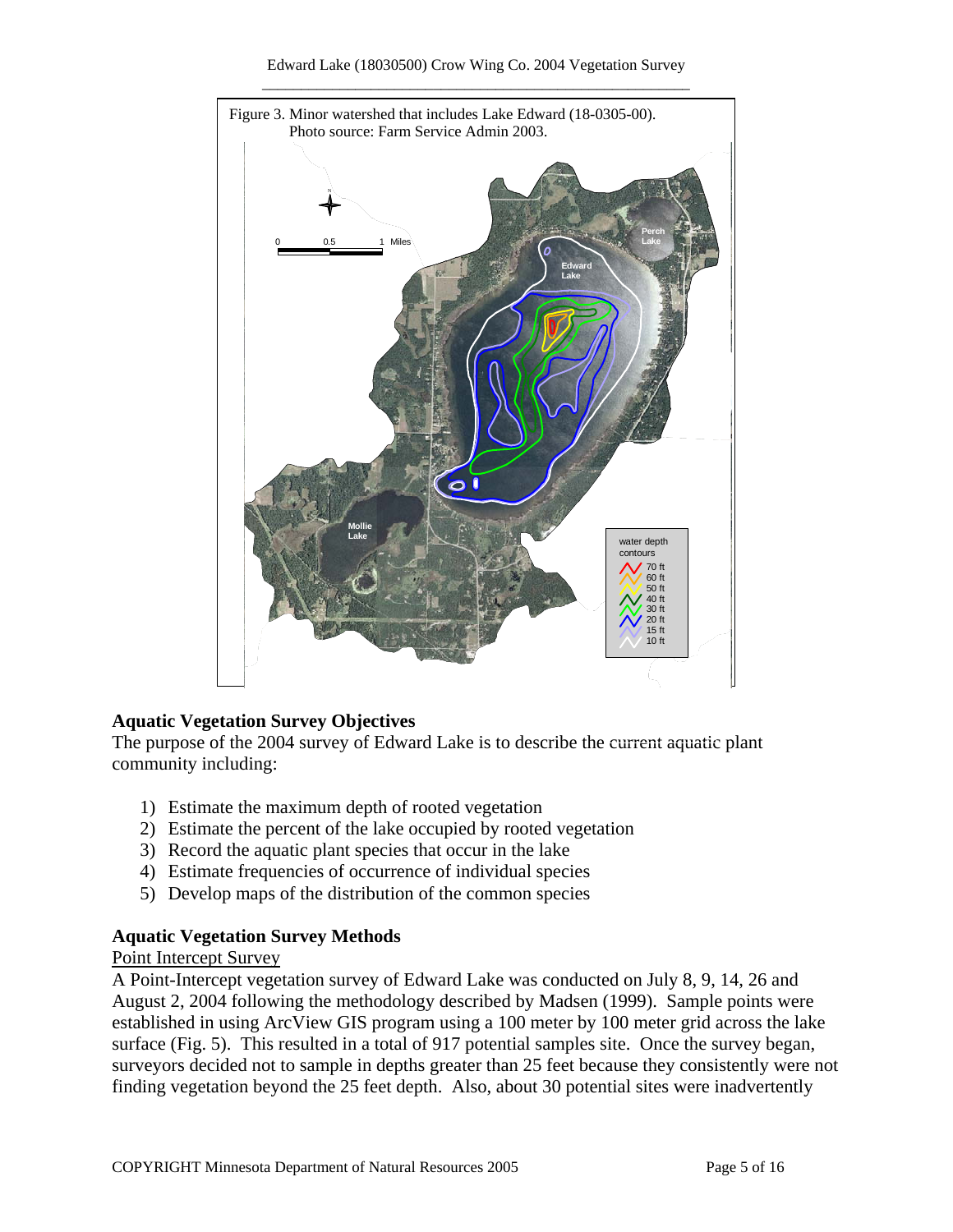missed during the survey. As a result, 725 sites were actually sampled and 721 of those fell within the zone from shore to the 25 foot depth (Fig. 5).

Survey waypoints were created and downloaded into a Garmin GPS. The GPS unit was used to navigate the boat to each sample point. One side of the boat was designated as the sampling area. At each site, water depth was recorded in one foot increments using a measured stick in water depths less than eight feet and an electronic depth finder in water depths greater than eight feet. The surveyors recorded all plant species found within a one meter squared sample site at the predesignated side of the boat. A double-headed, weighted garden rake (Fig. 6), attached to a rope was used to survey vegetation not visible from the surface. If curly-leaf pondweed (Potamogeton crispus) was present at a site, surveyors recorded whether or not it formed surface mats at that site.

Fig. 5. 2004 Vegetation sampling sites on Lake Edward (18-0305-00) Crow Wing Co., MN.



Nomenclature followed Crow and Hellquist (2000). Voucher specimens were collected for most plant species are are stored at the DNR in Brainerd.



Data were entered into a Microsoft Access database and frequency of occurrence was calculated for each species as the number of sites in which a species occurred divided by the total number of sample sites. Frequency was calculated for the entire vegetated zone (0 to 25 feet) and sampling points were also grouped by water depth and separated into five depth zones for analysis: 0 to 5 feet, and 6 to 10 feet, 11 to 15 feet, 16 to 20 feet and 21 to 25 feet.

### Emergent vegetation mapping

Beds of emergent vegetation were mapped by MnDNR Fisheries staff in 2002. Surveyors boated around the perimeter of each plant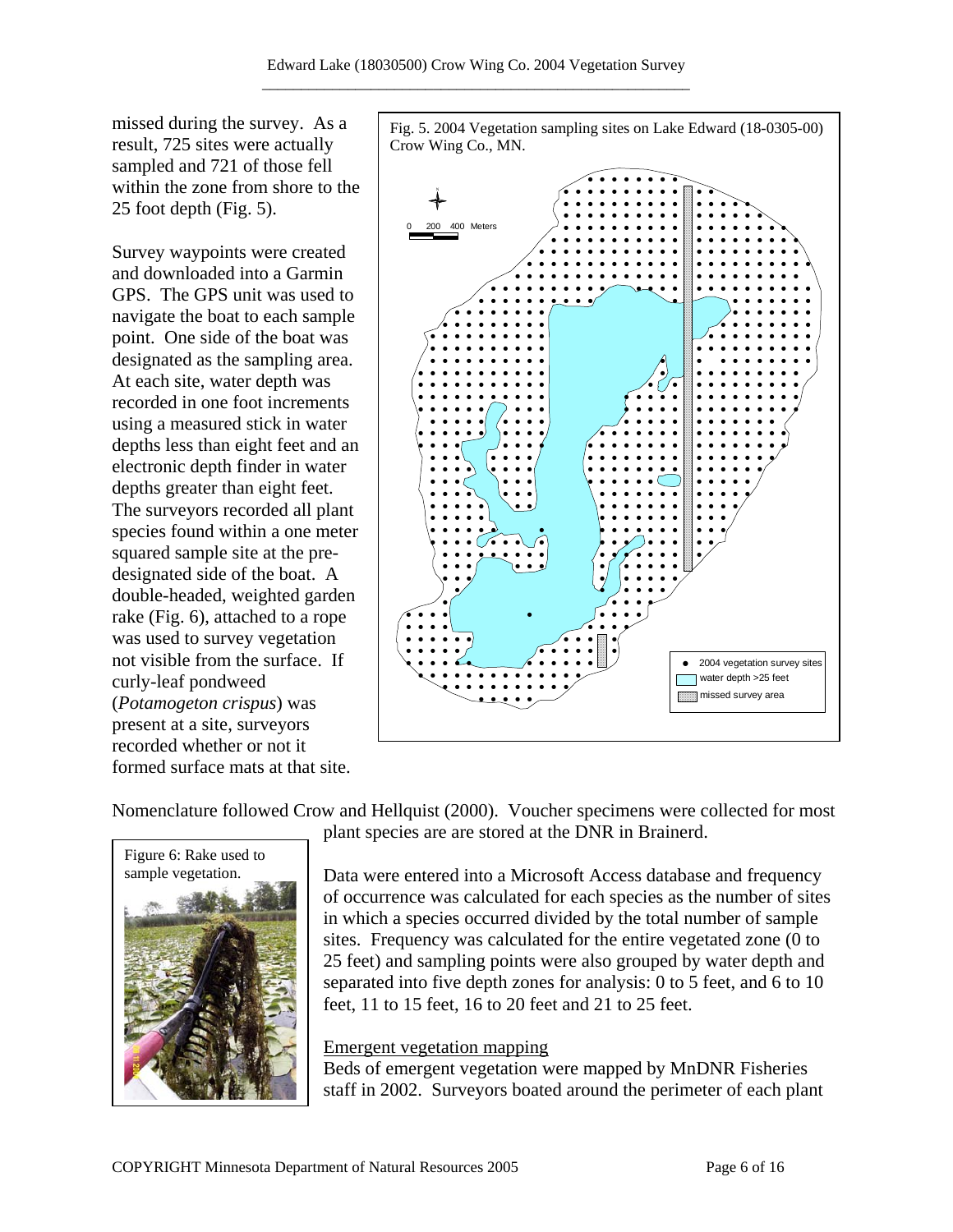bed and marked the bed outline using a hand-held gps. Emergent plant species present in each bed were recorded along with an estimate of abundance.

# **Results**

Within the sampled zone from shore to 25 feet, 78 percent of the Lake Edward survey sites contained vegetation. Plants were found to a maximum depth of 23 feet, but were most commonly found in depths less than 16 feet, where nearly 90 percent of sites contained vegetation; only three percent of sites in depths from 20 to 25 feet were vegetated (Fig. 7).

A total of 32 different aquatic plant species were identified including seven emergent, four floatingleaved and 21 submerged species (Table 1). The greatest number of species occurred in the shore to five feet depth zone, where all life forms occurred, and fewer species were found with increasing water depths (Fig, 8).

# Emergent plants In 2002, approximately 310 acres were delineated as emergent vegetation in Edward Lake. A broad band of emergents extends around the majority of the lake and extend about 125 to 200 meters lakeward to a water depth of about five feet (Fig. 9).



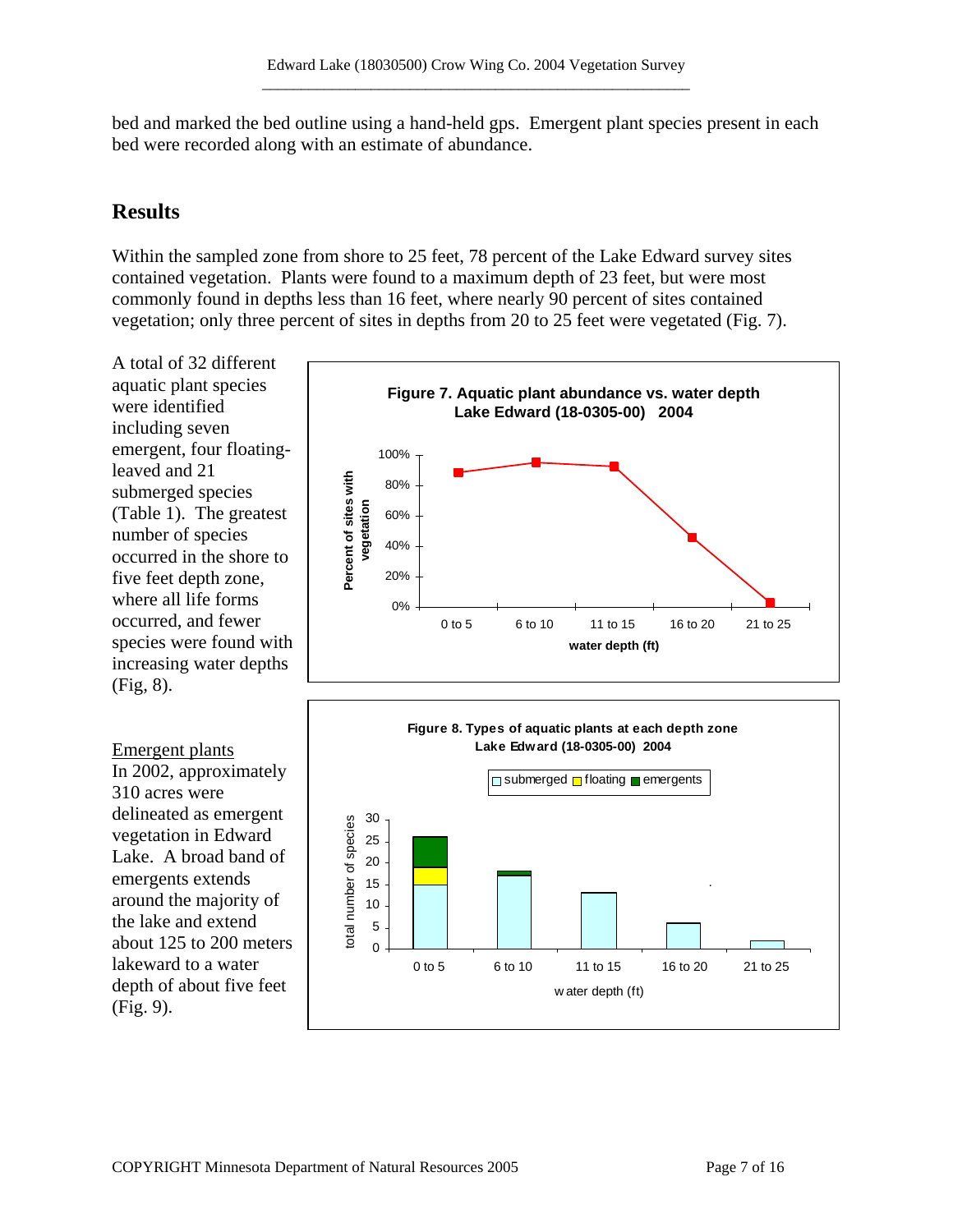# **Table 1. Aquatic Plants of Edward Lake, Crow Wing County (DOW 18-0305-00) July 8, 9, 14, 26; August 2, 2004**

| Frequency calculated for vegetated zone (shore to 25 feet depth) |
|------------------------------------------------------------------|
| Frequency $=$ percent of sites in which species occurred         |
| 721 sample sites                                                 |

| <b>Life Forms</b>                                                                                                                                                                 | <b>Common Name</b>     | <b>Scientific Name</b>    | Voucher      | Frequency      |
|-----------------------------------------------------------------------------------------------------------------------------------------------------------------------------------|------------------------|---------------------------|--------------|----------------|
| <b>SUBMERGED</b>                                                                                                                                                                  | Muskgrass spp          | Chara sp                  | $\mathbf X$  | 33             |
| These plants grow primarily                                                                                                                                                       | <b>Bushy</b> pondweed  | Najas flexilis            | $\mathbf X$  | 26             |
| under the water surface. Upper<br>leaves may float near the surface<br>and flowers may extend above<br>the surface. Plants are rooted or<br>anchored to the lake bottom.          | Coontail               | Ceratophyllum demersum    | $\mathbf X$  | 16             |
|                                                                                                                                                                                   | Stonewort              | Nitella sp.               |              | 16             |
|                                                                                                                                                                                   | Flatstem pondweed      | Potamogeton zosteriformis | $\mathbf X$  | 11             |
|                                                                                                                                                                                   | Clasping-leaf pondweed | Potamogeton richardsonii  |              | 10             |
|                                                                                                                                                                                   | Canada waterweed       | Elodea canadensis         |              | $\overline{4}$ |
|                                                                                                                                                                                   | Northern water milfoil | Myriophyllum sibiricum    | $\mathbf X$  | $\overline{4}$ |
|                                                                                                                                                                                   | Variable pondweed      | Potamogeton gramineus     | $\mathbf X$  | $\overline{4}$ |
|                                                                                                                                                                                   | Greater bladderwort    | Utricularia vulgaris      | $\mathbf X$  | $\overline{3}$ |
|                                                                                                                                                                                   | White-stem pondweed    | Potamogeton praelongus    | $\mathbf X$  | $\overline{2}$ |
|                                                                                                                                                                                   | Curly-leaf pondweed    | Potamogeton crispus       | $\mathbf X$  | $\overline{2}$ |
|                                                                                                                                                                                   | Illinois pondweed      | Potamogeton illinoensis   | $\mathbf X$  | $\overline{c}$ |
|                                                                                                                                                                                   | Sago pondweed          | Stuckenia pectinata       | $\mathbf X$  | $\overline{2}$ |
|                                                                                                                                                                                   | Wild celery            | Vallisneria americana     |              | $\overline{2}$ |
|                                                                                                                                                                                   | Narrow-leaf pondweed   | Potamogeton sp.           | $\mathbf X$  | $\overline{2}$ |
|                                                                                                                                                                                   | Fries pondweed         | Potamogeton freisii       | $\mathbf X$  | 1              |
|                                                                                                                                                                                   | Large-leaf pondweed    | Potamogeton amplifolius   | $\mathbf X$  | $\mathbf{1}$   |
|                                                                                                                                                                                   | Star duckweed          | Lemna trisulca            |              | $\mathbf{1}$   |
|                                                                                                                                                                                   | <b>Moss</b>            |                           |              | $<$ 1          |
|                                                                                                                                                                                   | White water buttercup  | Ranunculus sp.            |              | $\leq$ 1       |
|                                                                                                                                                                                   |                        |                           |              |                |
| <b>FLOATING</b><br>These plants are rooted in the lake<br>bottom and have leaves that float on<br>the water surface. Many have<br>colorful flowers that extend above<br>the water | Floating leaf pondweed | Potamogeton natans        | $\mathbf X$  | $\leq$ 1       |
|                                                                                                                                                                                   | White waterlily        | Nymphaea odorata          |              | present        |
|                                                                                                                                                                                   | Yellow waterlily       | Nuphar variegata          |              | present        |
|                                                                                                                                                                                   | Floating-leaf burreed  | Sparganium emersum        | $\mathbf{X}$ | present        |
|                                                                                                                                                                                   |                        |                           |              |                |
| <b>EMERGENT</b><br>These plants extend well above<br>the water surface and are usually<br>found in shallow water, near                                                            | Hardstem bulrush       | Scirpus acutus            | $\mathbf X$  | 12             |
|                                                                                                                                                                                   | Spikerush              | Eleocharis sp             |              | $\overline{2}$ |
|                                                                                                                                                                                   | Needlerush             | Eloecharis acicularis     | $\mathbf X$  | $\mathbf{1}$   |
|                                                                                                                                                                                   | <b>Bulrush</b>         | Scirpus spp.              |              | $\mathbf{1}$   |
| shore.                                                                                                                                                                            | Narrowleaf cattail     | Typha angustifolia.       |              | $\leq$ 1       |
|                                                                                                                                                                                   | Wild rice              | Zizania palustris         |              | $\leq$ 1       |
|                                                                                                                                                                                   | Arrowhead/duck potato  | Sagittaria spp.           | X            | $\leq$ 1       |
|                                                                                                                                                                                   |                        |                           |              |                |

\* present indicates plant was found during survey but did not occur within a specific sample site.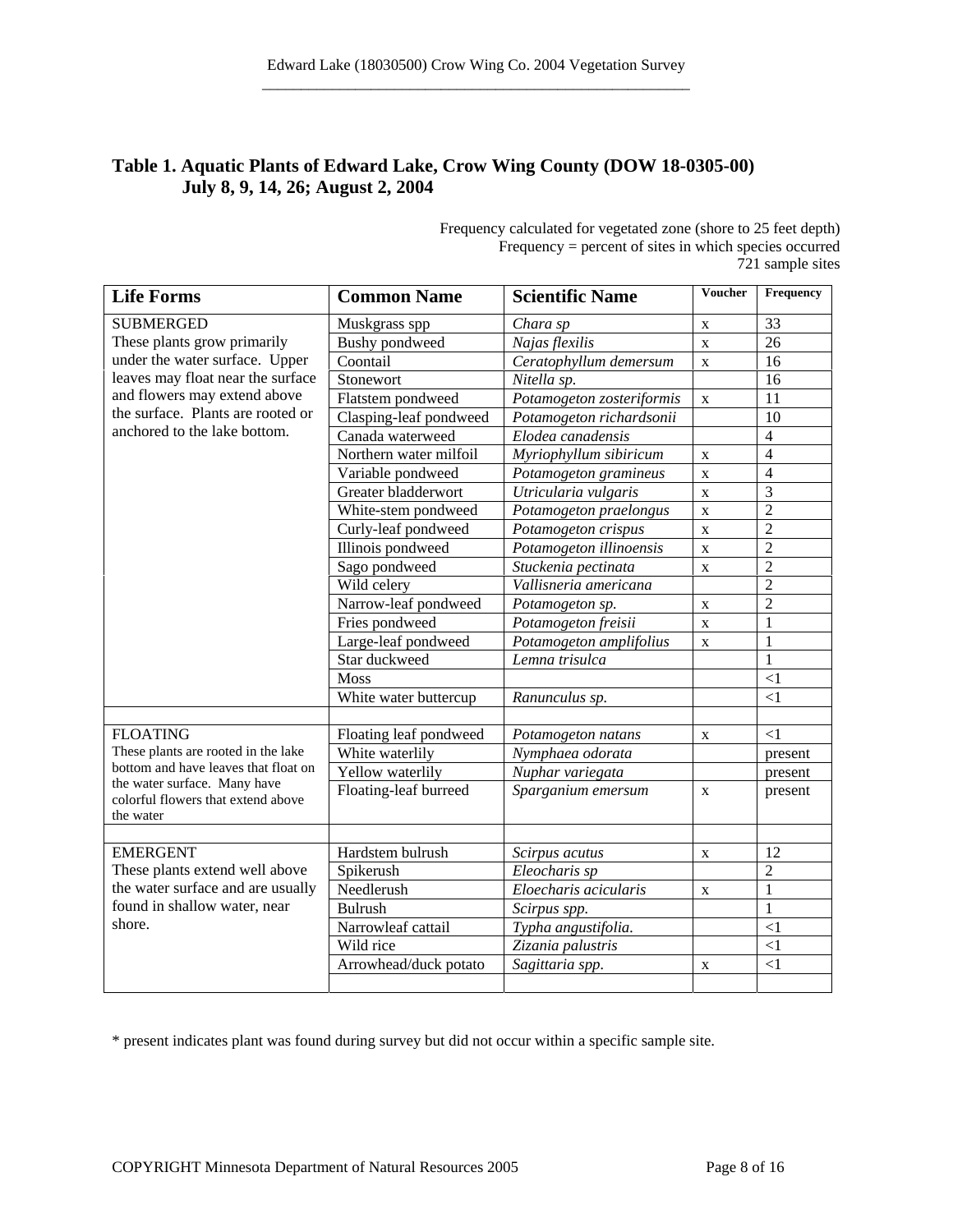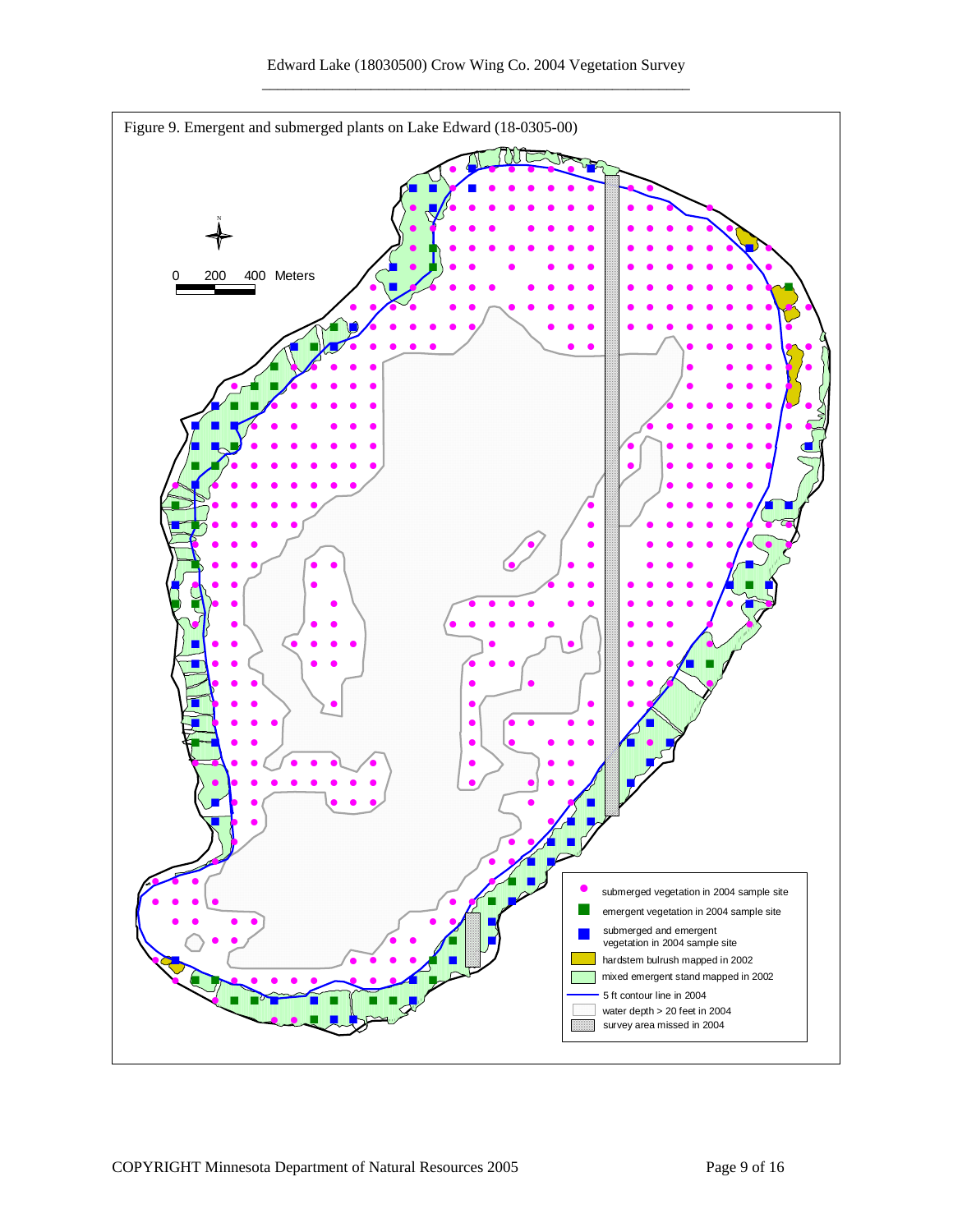Emergent beds are not continuous on Lake Edward but are broken both by natural openings and by artificial cuts that have been created perpendicular to shore for boat access and other recreational use. During the 2004 point-intercept survey, emergents were occasionally found to seven feet (Fig. 8), but the majority occurred in the zone from shore to five feet where 51 percent of the sites contained emergents (Fig. 9).

[Hardstem bulrush](http://www.dnr.state.mn.us/aquatic_plants/emergent_plants/bulrushes.html) (*Scirpus acutus*) (Fig. 10) was the most common emergent plant found in 2004. Lakewide, it was found in 12 percent of the sample sites, but within the shore to five feet zone, it occurred in 44 percent of the sites (Fig. 11). It occasionally grew in pure stands but was often mixed with other emergent plants such as [Narrowleaf cattail](http://www.dnr.state.mn.us/aquatic_plants/emergent_plants/cattails.html) (*Typha angustifolia*), Threesquare bulrush, arrowhead, spikerush, and wild rice.

### Floating-leaved plants

Floating leaved plants did not form extensive beds on Lake Edward but were occasionally found along protected shores in water depths



less than five feet (Fig. 8). Species found included floating-leaf pondweed

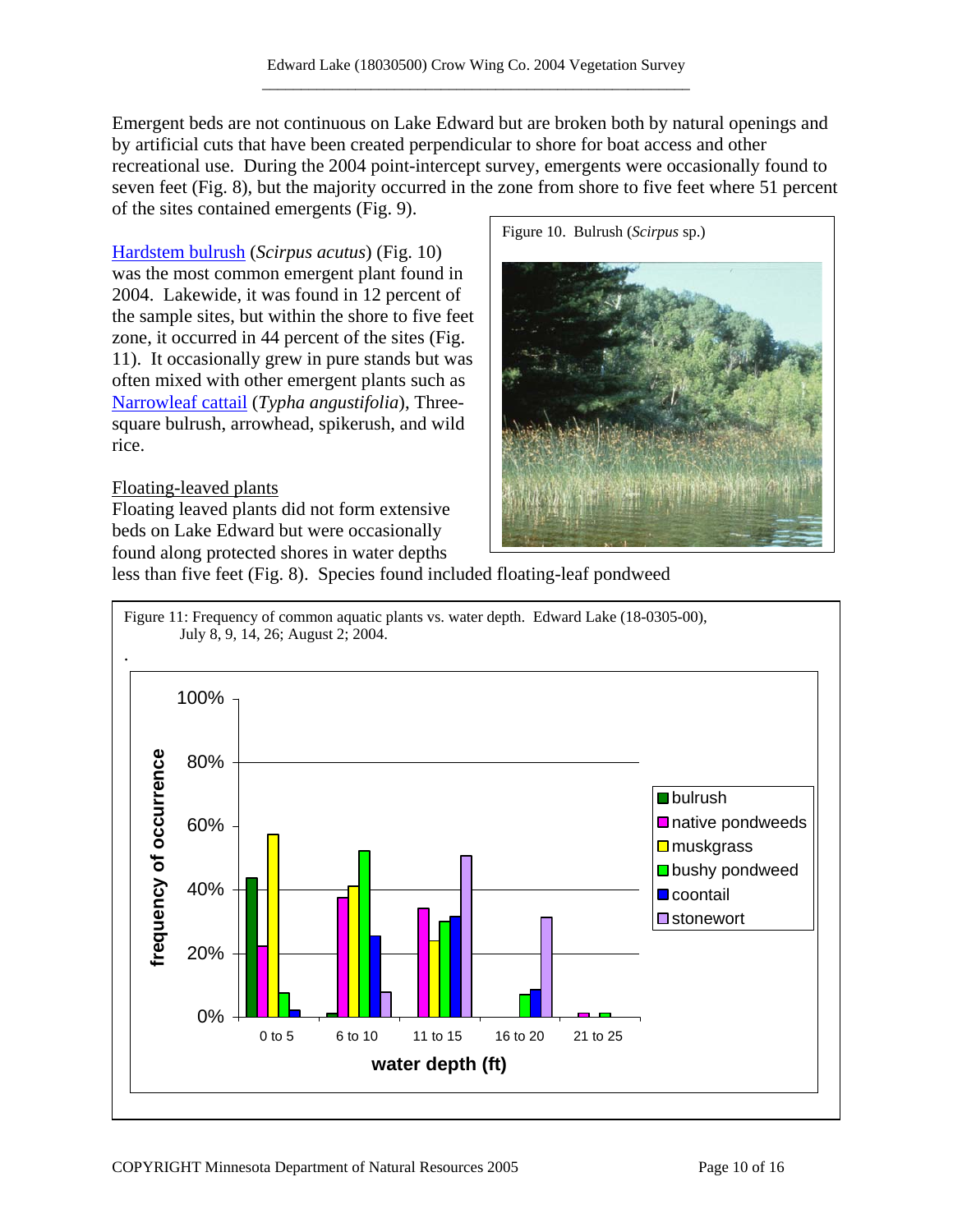(*Potamogeton natans*), [white waterlily](http://www.dnr.state.mn.us/aquatic_plants/floatingleaf_plants/white_water_lily.html) (*Nymphaea odorata*), [yellow waterlily](http://www.dnr.state.mn.us/aquatic_plants/floatingleaf_plants/spatterdock.html) (*Nuphar variegata*) and floating-leaf burreed (*Sparganium emersum*).

# Submerged plants

Submerged plants were present at all depths to 23 feet in Edward Lake and the greatest number of species occurred in the depth zone from six to ten feet, where 17 of the 21 species were found; only two species were in depths beyond 19 feet (Fig. 8).

[Muskgrass](http://www.dnr.state.mn.us/aquatic_plants/algae/chara.html) (*Chara* sp.) (Fig. 12) dominated the submerged plant community, occurring in 33 percent of the sample sites between shore and 25 feet (Table 1). It was most common in shallow water up to five feet and was not found beyond the 14 feet depth (Fig. 11). Muskgrass is an algae that grows in large colonies and resembles higher plants. Unlike higher plants, it does not form true roots, stems or flowers. It is a "pioneer" species and is often one of the first species to invade bare areas of lake bottom. Muskgrass grows well on sandy or sandy-silty lake bottoms and can

![](_page_10_Figure_5.jpeg)

withstand moderate to heavy wave activity.In Lake Edward, muskgrass grows as a lowgrowing "carpet" along the lake bottom and does not typically reach the water surface.

![](_page_10_Figure_7.jpeg)

[Bushy pondweed](http://www.dnr.state.mn.us/aquatic_plants/submerged_plants/bushy_pondweeds.html) (*Najas flexilis*) (Fig. 13) was also common in Lake Edward and was found in 26 percent of the sample sites (Table 1). Bushy pondweed is unique because it is one of the few submerged plants that is an annual and begins growth each year from seed. This species was most common in the depth zone from six to 15 feet (Fig. 11) and its heaviest distribution was in the west and north ends of the lake while muskgrass was more concentrated in the east and north ends (Fig. 14).

# [Coontail](http://www.dnr.state.mn.us/aquatic_plants/submerged_plants/coontail.html) (*Ceratophyllum demersum*) is the most

common submerged plant in Minnesota and in Lake Edward, it occurred in 16 percent of the sample sites (Table 1). Coontail is adapted to low light levels and was most often found in depths from 11 to 15 feet (Fig. 11) but did not reach the surface at these depths. This plant could be found around the entire lake but was most often found in the north half of the lake (Fig. 14).

[Stonewort](http://www.dnr.state.mn.us/aquatic_plants/algae/stonewort.html) (*Nitella* sp.) is another large algae that was common in Lake Edward, occurring in 16 percent of the sample sites (Table 1). It is similar in appearance to muskgrass, but is often found in deeper water. In Lake Edward, it was the most common species in the 11 to 20 feet depth zone (Fig. 11) and was most often found in the east half of the lake (Fig. 14).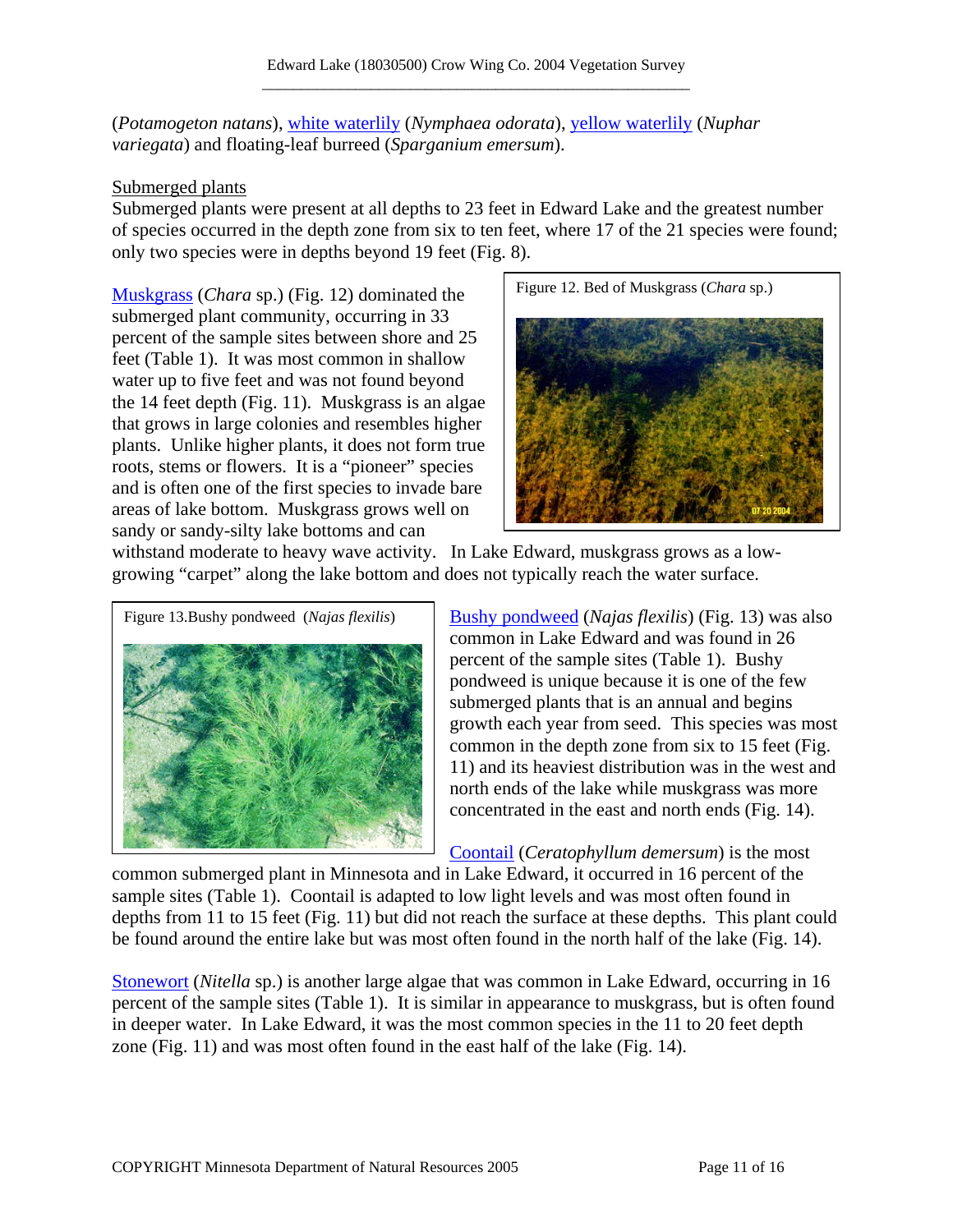![](_page_11_Figure_1.jpeg)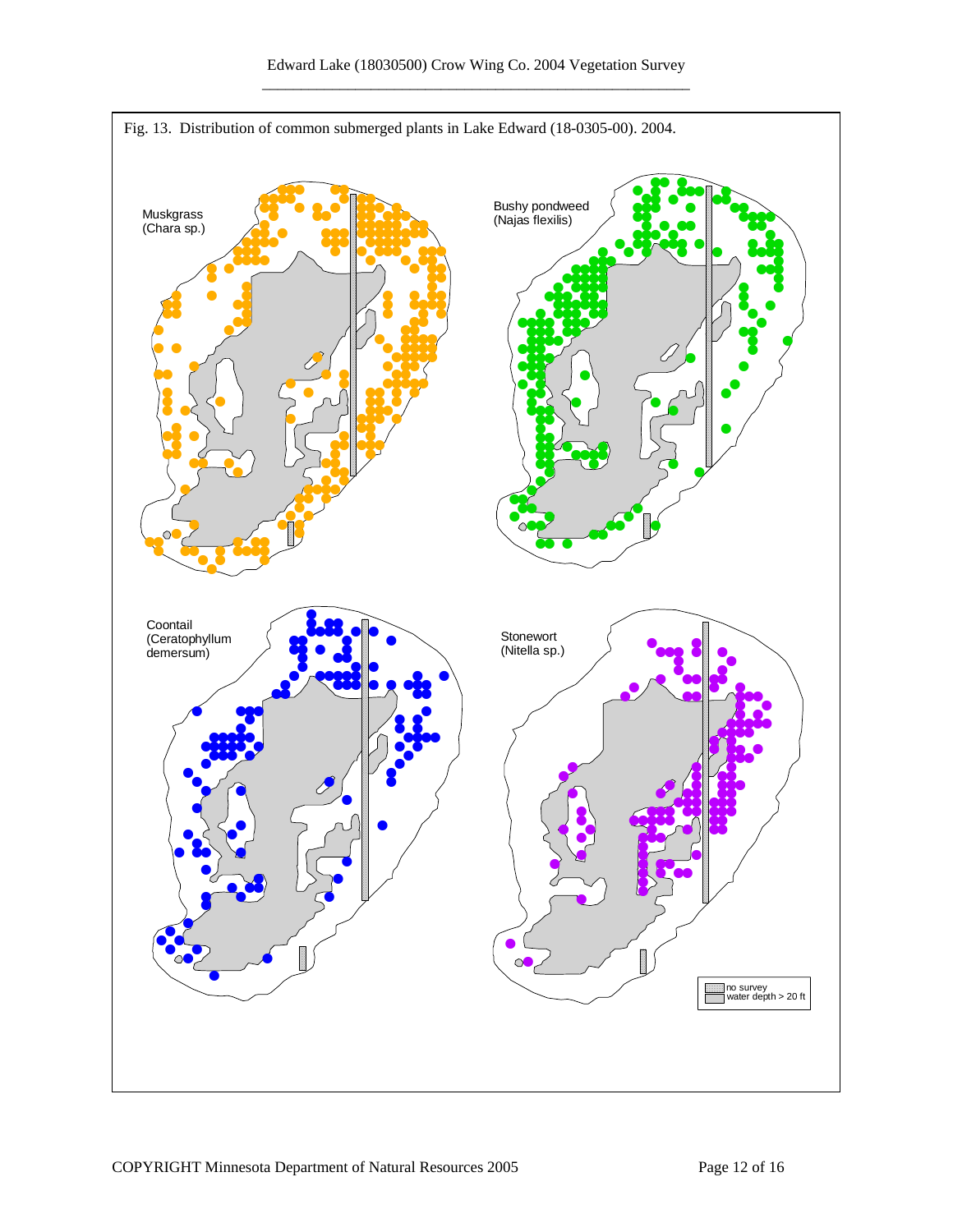![](_page_12_Figure_1.jpeg)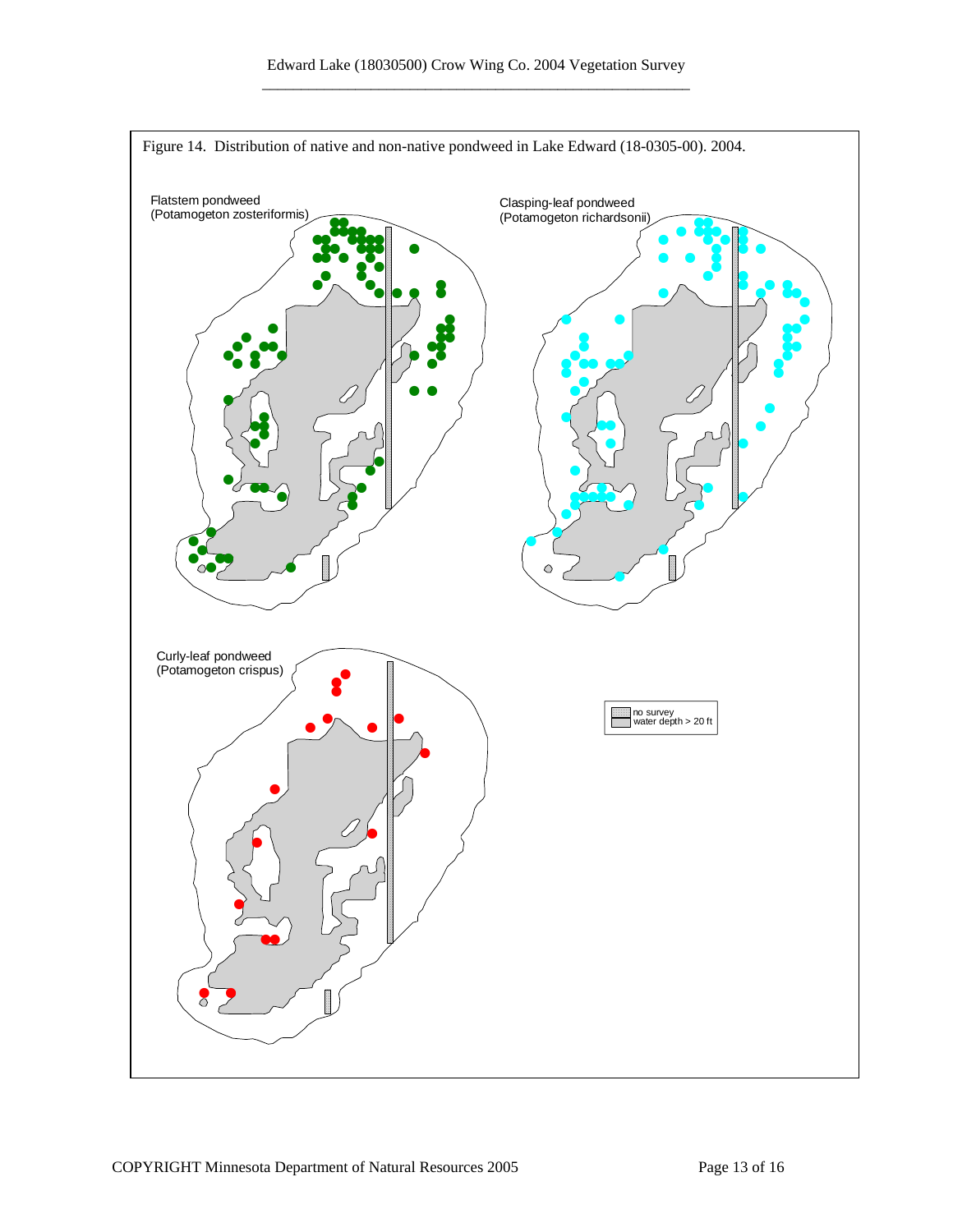[Pondweeds](http://www.dnr.state.mn.us/aquatic_plants/submerged_plants/broadleaf_pondweeds.html) (*Potamogeton* spp.) were another important group of submerged plants in the lake. There are over 30 different species of pondweeds that are native in Minnesota and nine of them were found in Lake Edward. Flatstem pondweed (*P. zosteriformis*) and clasping-leaf pondweed (*P*. *richardsonii*) were the most abundant and were found in 11 and 10 percent of the sample sites, respectively (Table 1). These species were common in depths less than 16 feet (Fig. 11) had very similar distributions around the lake (Fig. 15).

All other submerged species occurred in less than five percent of the sample sites (Table 1) but, collectively, they make up an important component of the plant community.

[Curly-leaf pondweed](http://www.dnr.state.mn.us/aquatic_plants/submerged_plants/curlyleaf_pondweed.html) (*Potamogeton crispus*) is a non-native submerged species that was confirmed in Lake Edward during the 2004 survey. This species has been present in Minnesota since at least 1910 (Moyle and Hotchkiss 1945) and is now found in at least 700 Minnesota lakes (Invasive Species Program 2005). It is closely related to native pondweeds, such as flatstem and clasping-leaf, but it has a unique life cycle which, in some lakes, gives it a competitive advantage over native species.

Curly-leaf pondweed is actually dormant during late summer and begins new growth in early fall (Fig. 16). Winter foliage is produced and continues to grow under ice (Wehrmeister and Stuckey, 1978). Curly-leaf reaches its maximum growth in May and June, when water temperatures are still too low for most native plant growth. In late spring and early summer, curly-leaf plants form structures called "turions" which are hardened stem tips that break off and fall to the substrate. Turions remain dormant through the summer and germinate into new plants in early fall (Catling and Dobson, 1985).

![](_page_13_Figure_5.jpeg)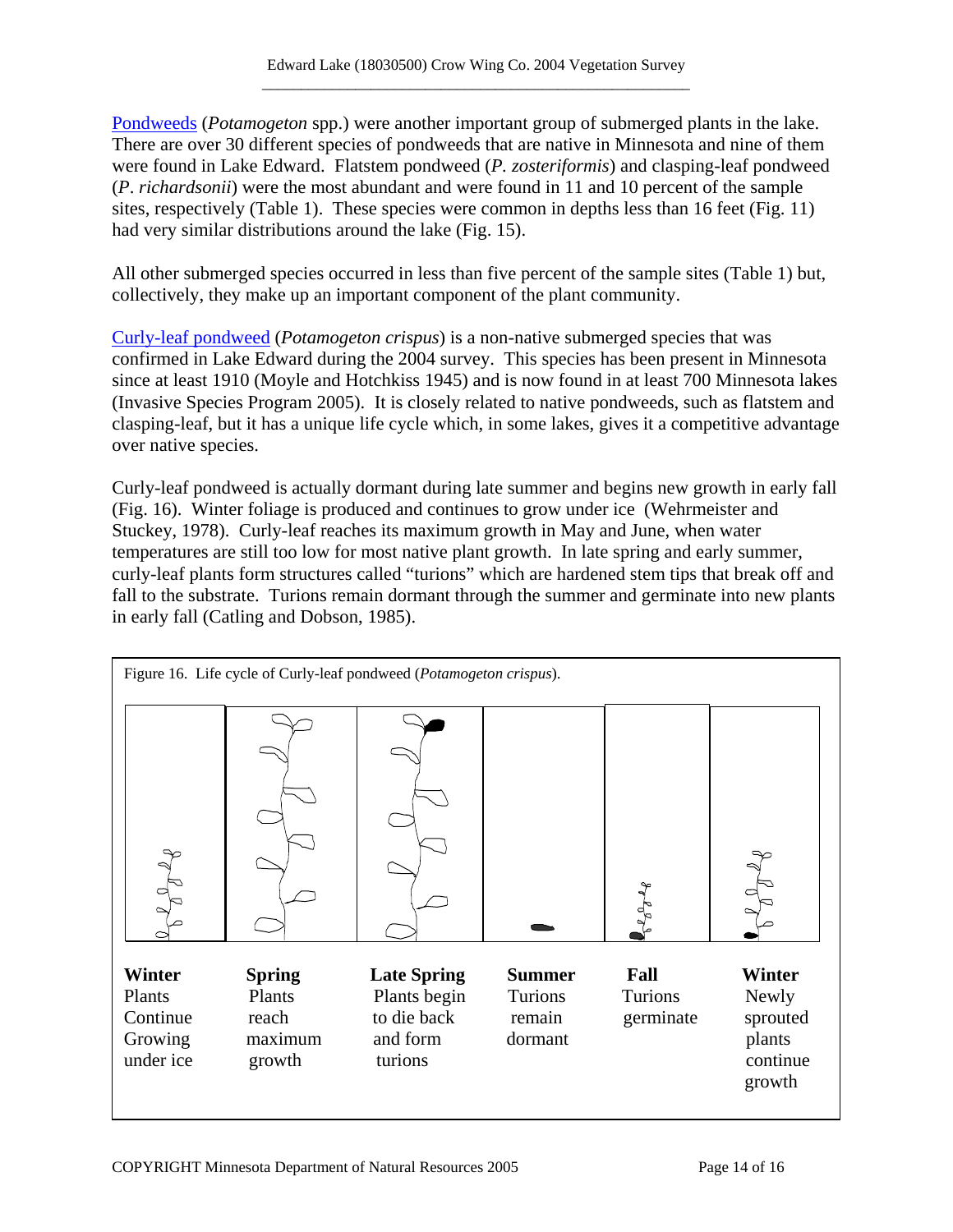In some Minnesota lakes, curly-leaf pondweed has become the dominant submerged species, particularly in lakes with low clarity where many native species cannot grow. In such lakes, curly-leaf may form nuisance surface mats in early summer.

Curly-leaf pondweed was found in only two percent of the Lake Edward sample sites. While some curly-leaf plants may have been missed because the survey was conducted in mid-summer, after the time when the plant naturally dies back, it still does not appear to be a common plant in the lake.

# **Discussion**

Clear water and a broad zone of shallow water provide ideal conditions for aquatic plants in Lake Edward. The variety of life forms provide multiple benefits to the lake and its fish and wildlife communities. Aquatic plants provides critical habitat for fish and invertebrates, buffer the shorelines from wave action, and stabilize sediments and utilizes nutrients that would otherwise be available for filamentous algae. While the non-native species, curly-leaf pondweed, has been identified in the lake, the abundance of native species may help buffer against its potential negative impacts.

Monitoring changes in aquatic plant communities can help reflect changes in the overall water quality of the lake and watershed. In general, factors that may lead to change in native and nonnative aquatic plant communities include:

# • **Change in water clarity**

Light availability is a significant factor limiting plant distribution and abundance. The amount of light available to submersed aquatic plants is typically dependent on both water clarity and depth. Excess nutrients, such as elevated phosphorus levels, may result in nuisance algal levels that contribute to decreased water clarity. If Lake Edward water clarity decreases, some native plant species may decline, while curly-leaf pondweed (which is adapted to low light levels) may increase.

### • **Snow cover**

Curly-leaf pondweed, in particular, may fluctuate in abundance in response to snow cover. Many native submerged plants also have the ability to grow under the ice, especially if there is little snow cover and sunlight reaches the lake bottom. In years following low snow cover, curly-leaf and some native submerged plants may increase in abundance.

# • **Water temperatures / length of growing season**

In years with cool spring temperatures, submerged plants may be less abundant than in years with early springs and prolonged warm summer days.

• **Natural fluctuation in plant species.**  Many submerged plants are perennial and regrow in similar locations each year. However, a few species such as wild rice (*Zizania aquatica*) and bushy pondweed (*Najas flexilis*) are annuals and are dependant on the previous years seed set for regeneration.

# • **Aquatic plant management activities**

Herbicide and mechanical control of aquatic plants can directly impact the aquatic plant community. Although Lake Edward has extensive beds of emergent vegetation, these